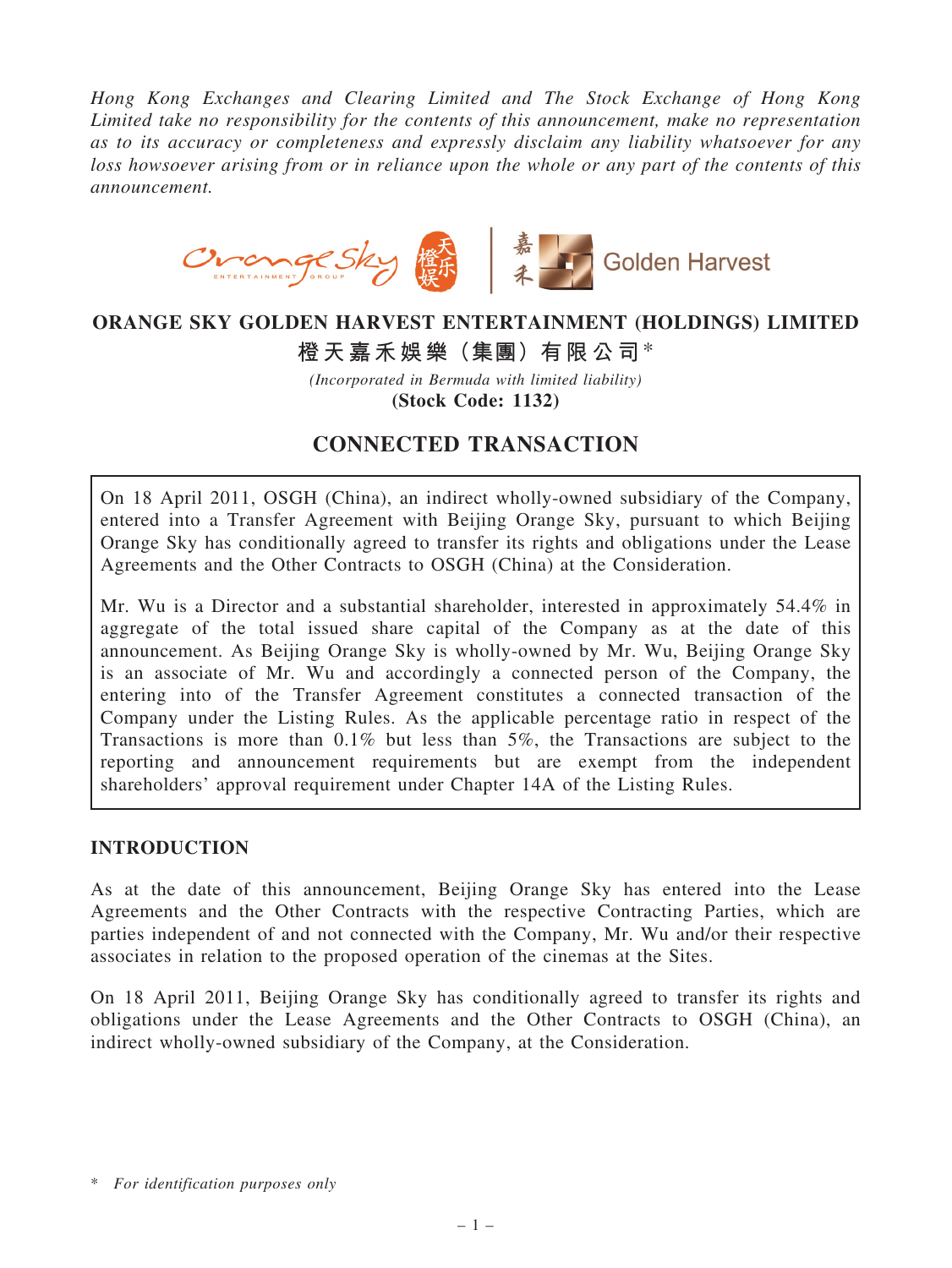#### THE TRANSFER AGREEMENT

Date : 18 April 2011

Parties : Beijing Orange Sky, as transferor; and OSGH (China), as transferee.

- Transactions : As at the date of this announcement, Beijing Orange Sky has entered into the Lease Agreements and the Other Contracts with the Contracting Parties in relation to 6 sites in the PRC as set out below (the "Sites") and has conditionally agreed to transfer its rights and obligations under such Lease Agreements and the Other Contracts to OSGH (China):
	- (i) shops at 3/F & 4/F West, Huada Victory City, Heyuan, the PRC (河源市華達‧凱旋廣場三四層西半部);
	- (ii) houses at No. 22 Yuhai Yuan No. 5, Haidian District, Beijing, the PRC (北京市海淀區玉海園五里22號配套商業樓);
	- (iii) shops at 2/F–5/F Shopping Centre, No. 32 Ban Dong Xing Road, Huizhou, the PRC (惠州市辦東星路32號購物中心2–5層);
	- (iv) shops at 5/F, Northeast Shopping Centre at Haozhou, the PRC (毫州市東北角購物中心5層);
	- (v) shops at  $2/F \& 3/F$  of the shopping centre at No. 558 Waihuanlu, Nantong, the PRC (南通市外環路558號購物中心3號副樓2層及3層); and
	- (vi) shops at Bohai New World Shopping Centre, Tangshan, the PRC (唐山市渤海新世界商業廣場影城).

Upon the entering into of the Transfer Agreement, Beijing Orange Sky undertakes to, among other things:

- (i) provide all documents in relation to the Sites to OSGH (China);
- (ii) in respect of the Lease Agreements, procure the relevant Contracting Parties to enter into (a) the transfer or novation agreements with Beijing Orange Sky and OSGH (China), and/or (b) new lease agreements with OSGH (China) as lessee (together with paragraph (i) above, the ''Relevant Obligations'');
- (iii) facilitate the transfer in relation to the Sites, including handover of financial information; and
- (iv) in respect of the Other Contracts, procure the relevant Contracting Parties to enter into (a) the transfer or novation agreements with Beijing Orange Sky and OSGH (China), and/or (b) new agreements with OSGH (China), within two months from the fulfilment of the Relevant Obligations (together with paragraph (iii) above, the ''Subsequent Obligations'').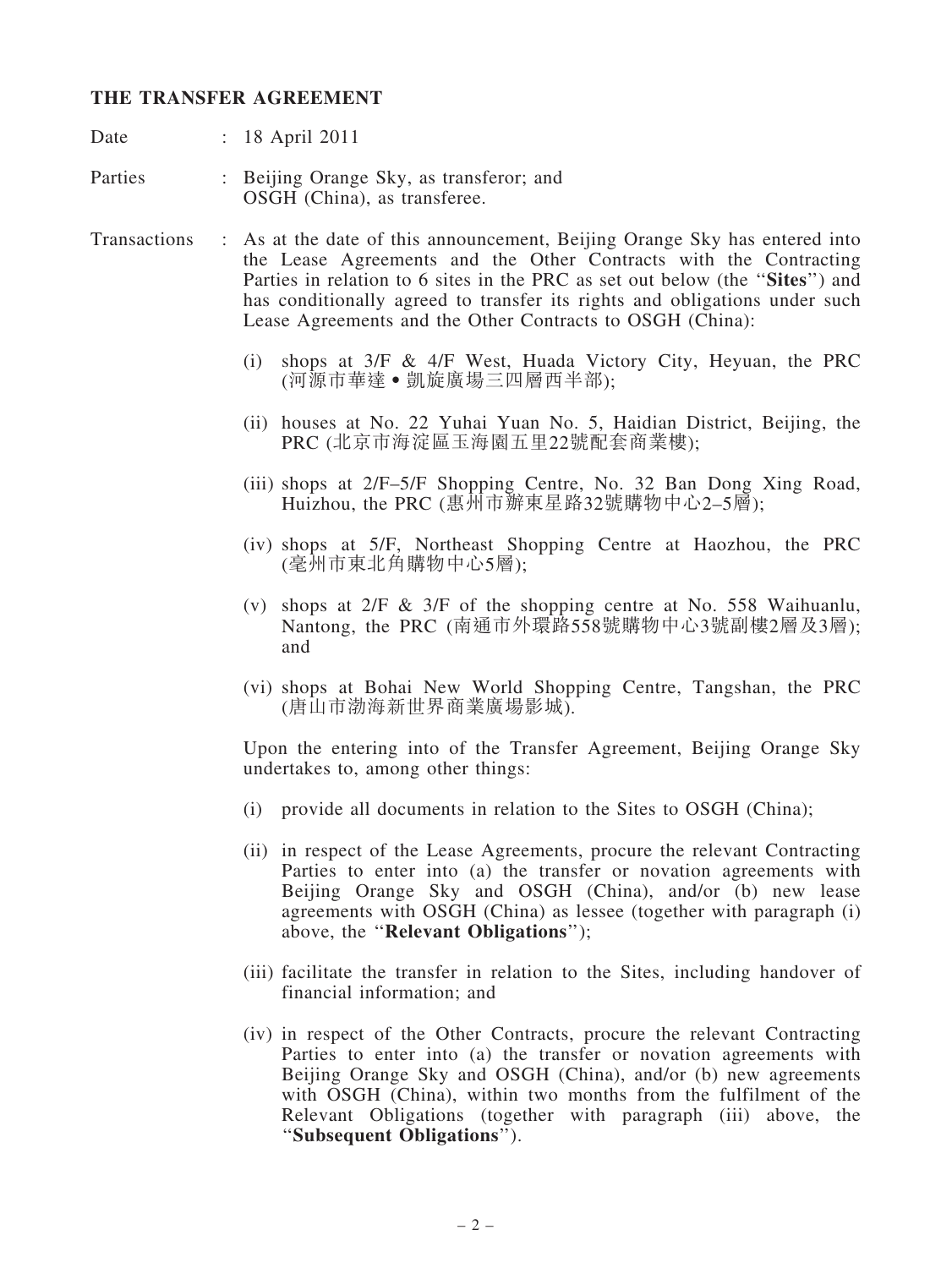- Consideration : The Consideration payable by OSGH (China) is RMB8,790,282.68 (equivalent to approximately HK\$10,460,436.39) in aggregate. The Consideration was determined after arm's length negotiation between OSGH (China) and Beijing Orange Sky and was based on all costs paid and incurred by Beijing Orange Sky under the Lease Agreements and the Other Contracts, including: (i) the amount of rental deposits, other prepayments and management fees; (ii) utilities charges in relation to the relevant Sites; and (iii) all fees, charges, costs and expenses incurred and paid by Beijing Orange Sky in connection with the negotiation, settlement and execution of the relevant Lease Agreements and the Other Contracts, comprising:
	- (i) RMB91,964.35 (equivalent to approximately HK\$109,437.58) for the site in Heyuan;
	- (ii) RMB7,210,312.89 (equivalent to approximately HK\$8,580,272.34) for the site in Beijing;
	- (iii) RMB182,953.56 (equivalent to approximately HK\$217,714.74) for the site in Huizhou;
	- (iv) RMB308,060 (equivalent to approximately HK\$366,591.40) for the site in Haozhou;
	- (v) RMB256,381.88 (equivalent to approximately HK\$305,094.44) for the site in Nantong; and
	- (vi) RMB740,610 (equivalent to approximately HK\$881,325.90) for the site in Tangshan.

The Consideration shall be payable by OSGH (China) in two instalments:

- (i) 30% of the amount in respect of each Site shall be payable within five business days upon fulfilment of the Relevant Obligations; and
- (ii) the remaining 70% of the amount in respect of each Site shall be payable within five business days upon fulfilment of the Conditions and the Subsequent Obligations or such other date as agreed between the parties to the Transfer Agreement.

The Consideration will be satisfied in cash and funded by the internal resources of the Group.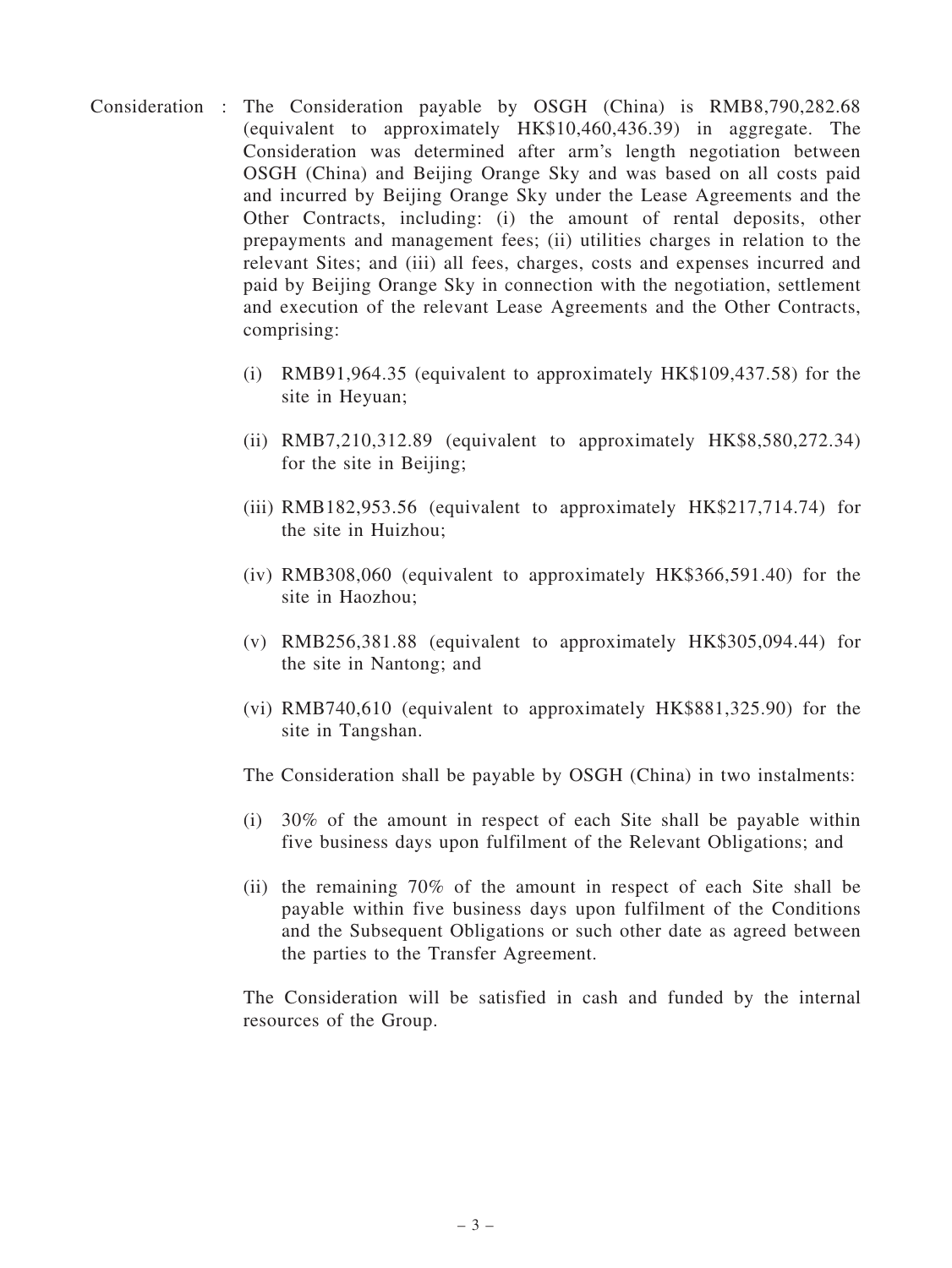- Conditions : Completion is conditional upon each of the following Conditions being satisfied (or waived by OSGH (China)) within two months from the payment of the first instalment of the Consideration:
	- (i) the approval of the Transfer Agreement and the Transactions by the Board and the Board of OSGH (China);
	- (ii) the performance by Beijing Orange Sky of its obligations under the Transfer Agreement, including without limitation, the fulfilment of the Relevant Obligations and the Subsequent Obligations, which is reasonably satisfactory to OSGH (China);
	- (iii) all agreements to be entered into between OSGH (China) and the relevant Contracting Parties in relation to the transfer/novation of the Lease Agreements and the Other Contracts becoming effective; and
	- (iv) all relevant approvals, authorisations, waivers and consents necessary for the purpose of the transfer and/or novation of the Lease Agreements, which may be required from any regulatory or governmental authority having been obtained.
- Completion : Completion shall take place upon the satisfaction of the Conditions (or the waiver of the unfulfilled parts thereof).

## INFORMATION OF THE COMPANY AND BEIJING ORANGE SKY

The Company is an investment holding company incorporated in Bermuda with limited liability, the shares of which are listed on the Main Board of the Stock Exchange. The principal activities of the Group consist of worldwide film and video distribution, film exhibition in Hong Kong, PRC, Taiwan and Singapore and films and television programmes production, provision of advertising and consulting services in PRC.

The principal business of Beijing Orange Sky is investment holding.

#### REASONS FOR AND BENEFITS OF THE TRANSACTIONS

The Directors believe that the entering into of the Transfer Agreement provides the Group with an opportunity to further expand its exhibition business in the PRC. In light of the increasing number of high quality Chinese films, supportive regulatory environment, and most importantly, the increasing popularity of movie-going as a convenient and affordable out-of-home entertainment amongst the general Chinese public, together with the Group's success in operating its flagship cinema in Shenzhen, the PRC, the Board is optimistic with a sustainable demand for quality film entertainment in the PRC, and considers the entering into of the Transfer Agreement to be beneficial to the Group's growth and expansion in the PRC.

The Directors (including the independent non-executive Directors) consider the terms and conditions of the Transfer Agreement to be fair and reasonable, on normal commercial terms and in the interest of the Company and its shareholders as a whole.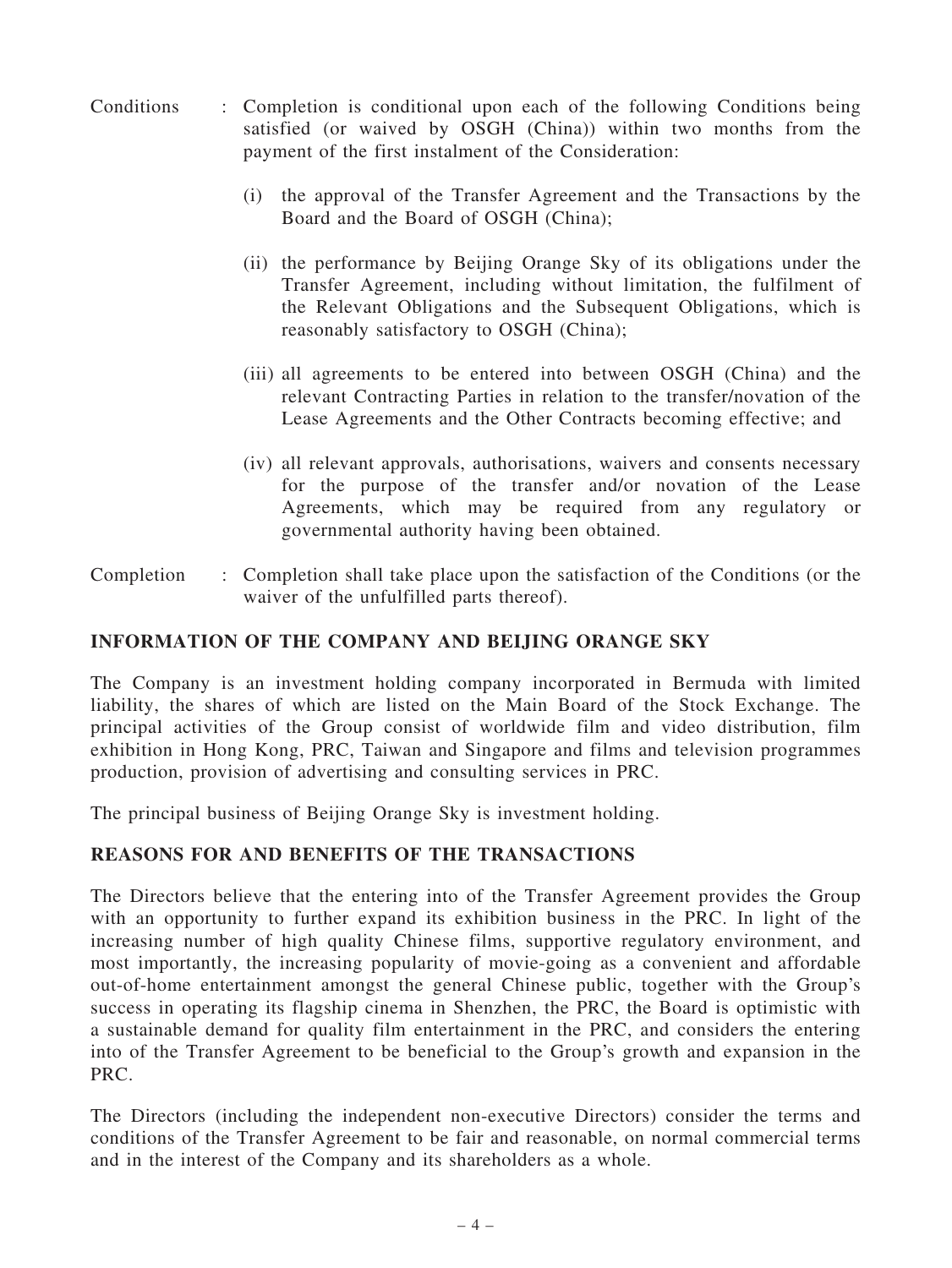## LISTING RULES IMPLICATIONS

Mr. Wu is a Director and a substantial shareholder, interested in approximately 54.4% in aggregate of the total issued share capital of the Company as at the date of this announcement. As Beijing Orange Sky is wholly-owned by Mr. Wu, Beijing Orange Sky is an associate of Mr. Wu and a connected person of the Company. The entering into of the Transfer Agreement therefore constitutes a connected transaction of the Company under the Listing Rules.

As the applicable percentage ratio in respect of the Transactions is more than 0.1% but less than 5%, the Transfer Agreement and the Transactions are subject to the reporting and announcement requirements but are exempt from the independent shareholders' approval requirement under Chapter 14A of the Listing Rules.

Ms. Wu Keyan is the sister of Mr. Wu and is an associate of Mr. Wu under Chapter 14A of the Listing Rules. Save for Mr. Wu and Ms. Wu Keyan who have abstained from voting on the relevant resolution of the Board approving the Transactions, none of the Directors have a material interest in the Transactions.

### TERMS USED IN THIS ANNOUNCEMENT

In this announcement, the following expressions have the following meanings unless the context requires otherwise:

| "associate"           | has the meaning ascribed to it under the Listing Rules;                                                                                                                                           |
|-----------------------|---------------------------------------------------------------------------------------------------------------------------------------------------------------------------------------------------|
| "Beijing Orange Sky"  | 北京橙天影院投資管理有限公司<br>(Beijing Orange)<br>Sky<br>Cinema Investment Management Company Limited), a<br>company established in the PRC and wholly owned by Mr.<br>Wu;                                    |
| "Board"               | the board of Directors;                                                                                                                                                                           |
| "Director(s)"         | the directors of the Company;                                                                                                                                                                     |
| "Company"             | Orange Sky Golden Harvest Entertainment (Holdings)<br>Limited (橙天嘉禾娛樂(集團)有限公司*), a limited liability<br>company incorporated in Bermuda, the shares of which are<br>listed on the Stock Exchange; |
| "Conditions"          | the conditions precedent to completion under the Transfer<br>Agreement;                                                                                                                           |
| "connected person(s)" | the meaning ascribed to it in the Listing Rules;                                                                                                                                                  |
| "Consideration"       | the total consideration for the Transactions in an aggregate<br>amount of RMB8,790,282.68 (equivalent to approximately<br>HK\$10,460,436.39);                                                     |

<sup>\*</sup> For identification purposes only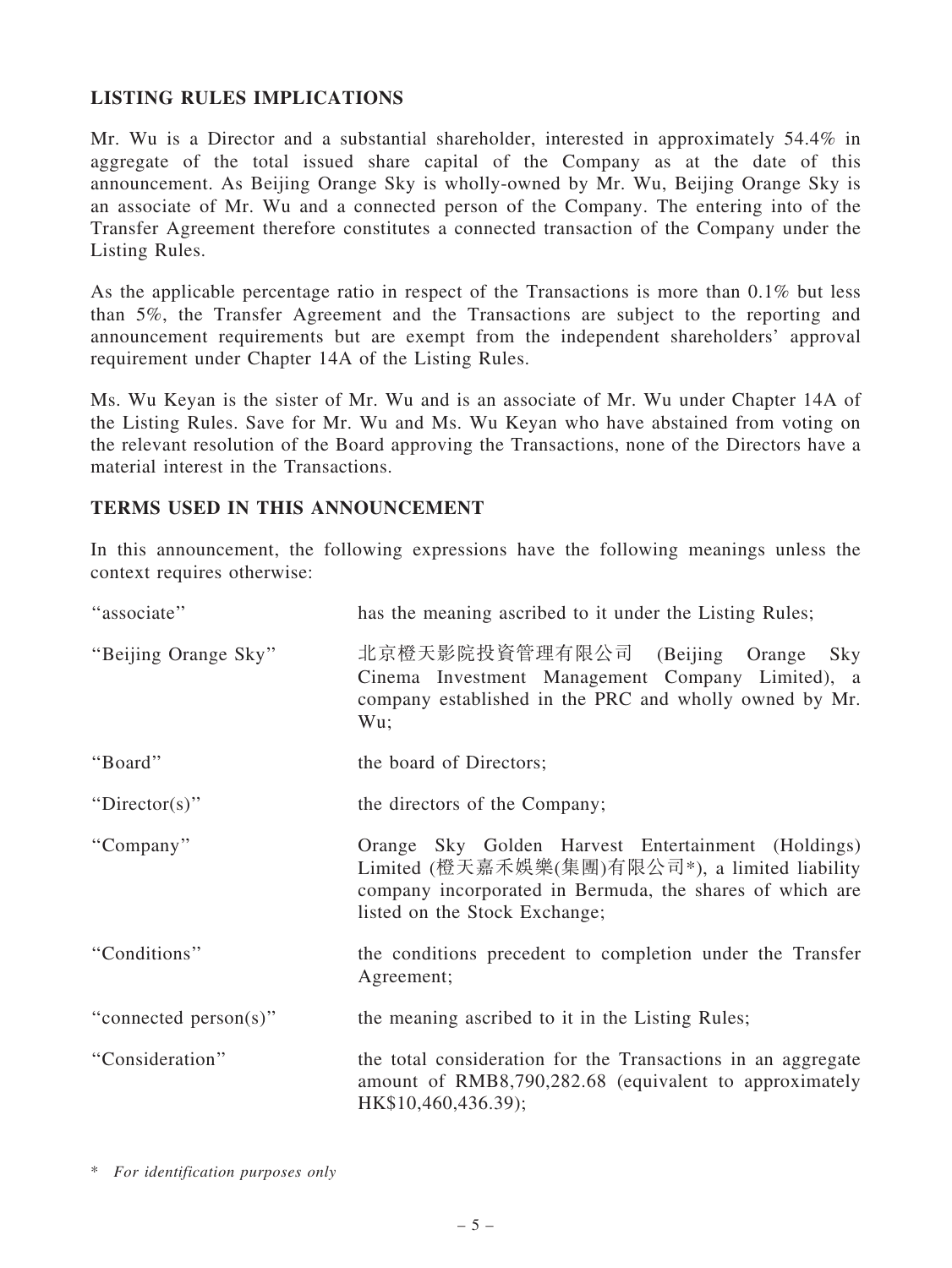| "Contracting Parties" | the parties to the relevant Lease Agreements and the Other<br>Contracts (other than Beijing Orange Sky), all being<br>independent third parties and not connected with the<br>Company, Mr. Wu and/or their respective associates;                                    |
|-----------------------|----------------------------------------------------------------------------------------------------------------------------------------------------------------------------------------------------------------------------------------------------------------------|
| "Group"               | the Company and its subsidiaries;                                                                                                                                                                                                                                    |
| "Hong Kong"           | Hong Kong Special Administrative Region of the PRC;                                                                                                                                                                                                                  |
| "Lease Agreements"    | the lease agreements in relation to the Sites which have<br>been entered into between the respective Contracting Parties<br>and Beijing Orange Sky;                                                                                                                  |
| "Listing Rules"       | the Rules Governing the Listing of Securities on the Stock<br>Exchange;                                                                                                                                                                                              |
| "Mr. Wu"              | Mr. Wu Kebo, a Director and substantial shareholder of the<br>Company;                                                                                                                                                                                               |
| "OSGH (China)"        | Orange Sky Golden Harvest Cinemas (China) Co. Ltd. (橙<br>天嘉禾影城(中國)有限公司), a company established in the<br>PRC, an indirect wholly-owned subsidiary of the Company;                                                                                                    |
| "Other Contracts"     | the consulting agreements in relation to the Sites which<br>have been entered into between the respective Contracting<br>Parties and Beijing Orange Sky;                                                                                                             |
| "PRC"                 | the People's Republic of China (for the purpose of this<br>announcement, excluding Hong Kong, Macau<br>Special<br>Administrative Region and Taiwan);                                                                                                                 |
| "Stock Exchange"      | The Stock Exchange of Hong Kong Limited;                                                                                                                                                                                                                             |
| "Transactions"        | the transactions contemplated under the Transfer Agreement;                                                                                                                                                                                                          |
| "Transfer Agreement"  | the transfer agreement dated 18 April 2011, entered into<br>between OSGH (China) and Beijing Orange Sky in relation<br>to the transfer of the rights and obligations under the Lease<br>Agreements and the Other Contracts by Beijing Orange Sky<br>to OSGH (China); |
| "HK\$"                | Hong Kong dollar, the lawful currency of Hong Kong;                                                                                                                                                                                                                  |
| "RMB"                 | Renminbi, the lawful currency of the PRC; and                                                                                                                                                                                                                        |
| $``\%"$               | per cent.                                                                                                                                                                                                                                                            |